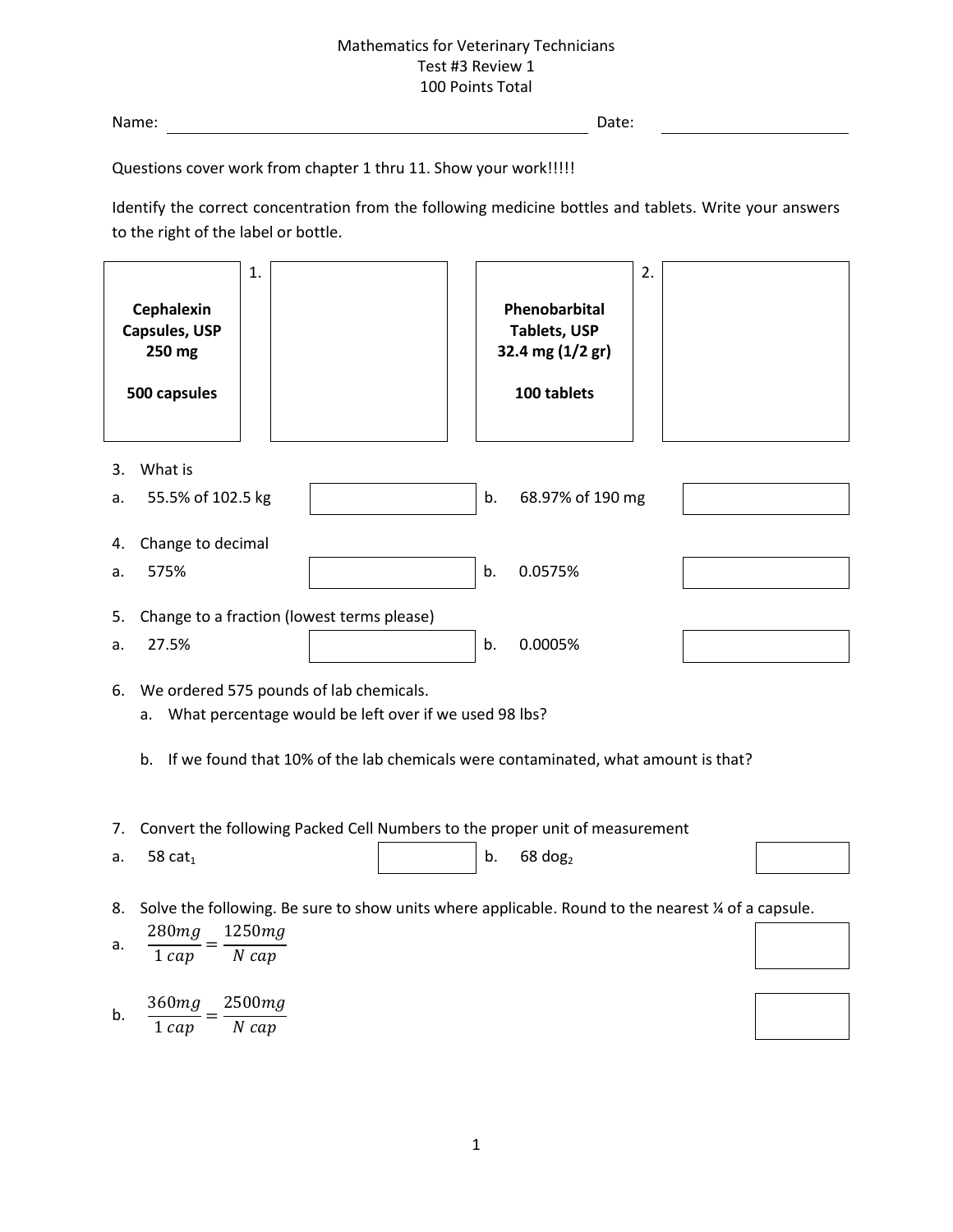9. Determine the infusion for a 16.5 lb cat that is 9% dehydrated.

Compute the replacement volume.

Compute the maintenance volume.

Compute the total volume.

Compute the milliliters per minute infusion rate.

Compute the drips per minute infusion rate.

Compute the anesthesia / surgery rate.

10. How many mL of an 80% dextrose stock solution do you need to add to make a 175mL of 10% dextrose solution? How much water will you use?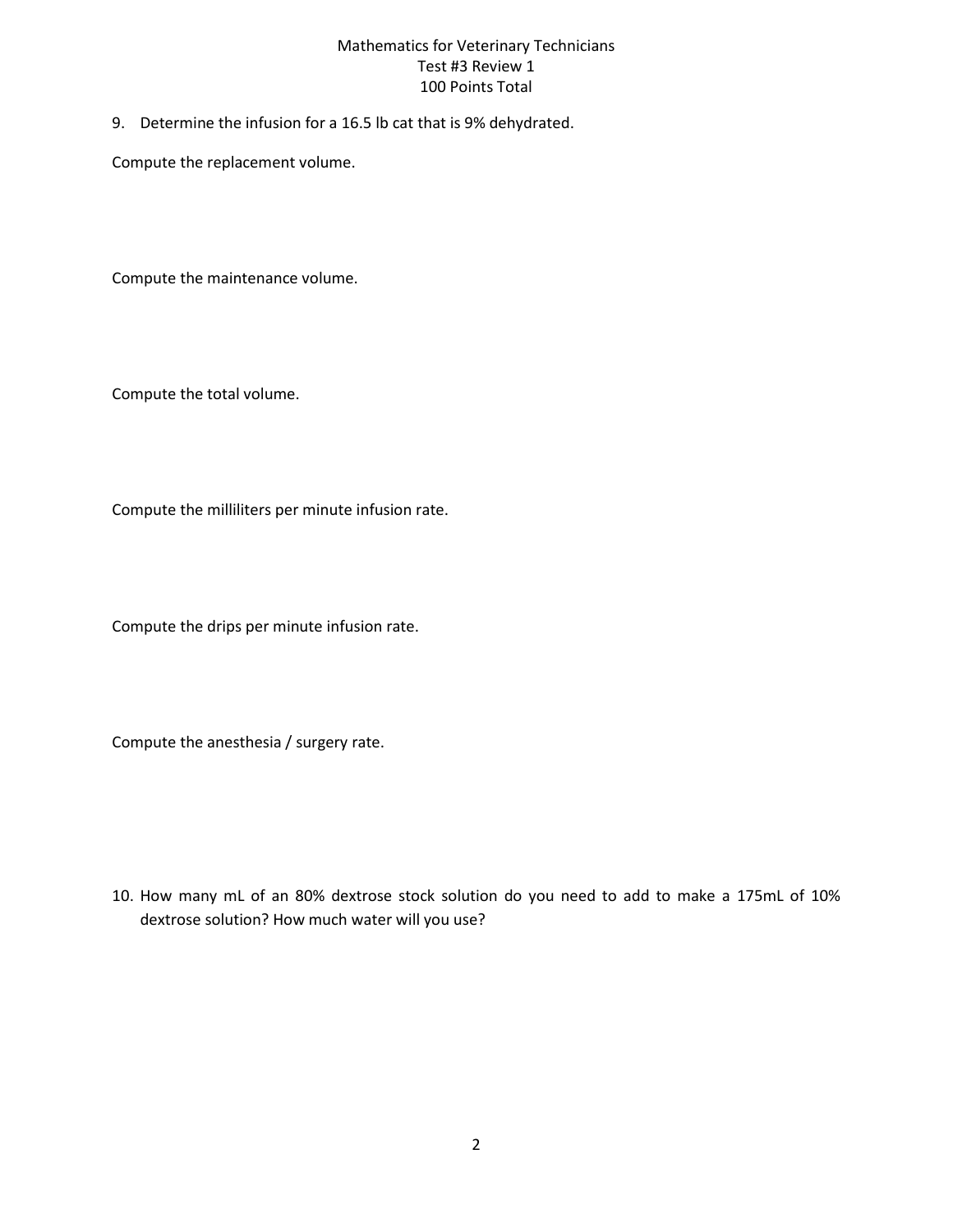11. Calculate the conversion and show the calculation in the box to the right of the answer



- 12. A patient receives a total of 50g of medication. If the patient received the total over a 5-day period and was given three doses a day, what was the strength of each dose?
- 13. Snoopy, an 8 yr old MN Lab 81.2 lbs, needs to be de-wormed for whipworms with a medication called Panacur. The dosage is 50 mg/kg and is available in a concentration of 100mg/ml. This medication is prescribed as SID x 3D.
	- a. What is the dose and volume administered for a single dose?
	- b. What is the total volume that needs to be dispensed?
- 14. A patient weighs 82.5 lbs, what is the volume of Ketamine and Valium used for induction. (These two medications are used in 1:1 combinations) The dosage rate is 1 cc per 20 pounds. You have a 12 cc syringe. Please draw the amount of these medications on the syringe.



15. You have 2L of Chlorhexidine (75%) available. How many liters of 25% Chlorhexidine can we make?

16. How much fluid is in the fluid bag if the fluid meniscus is between the 8 and 9 line?

17. How much fluid is in the fluid bag if the fluid meniscus is at the 3 line?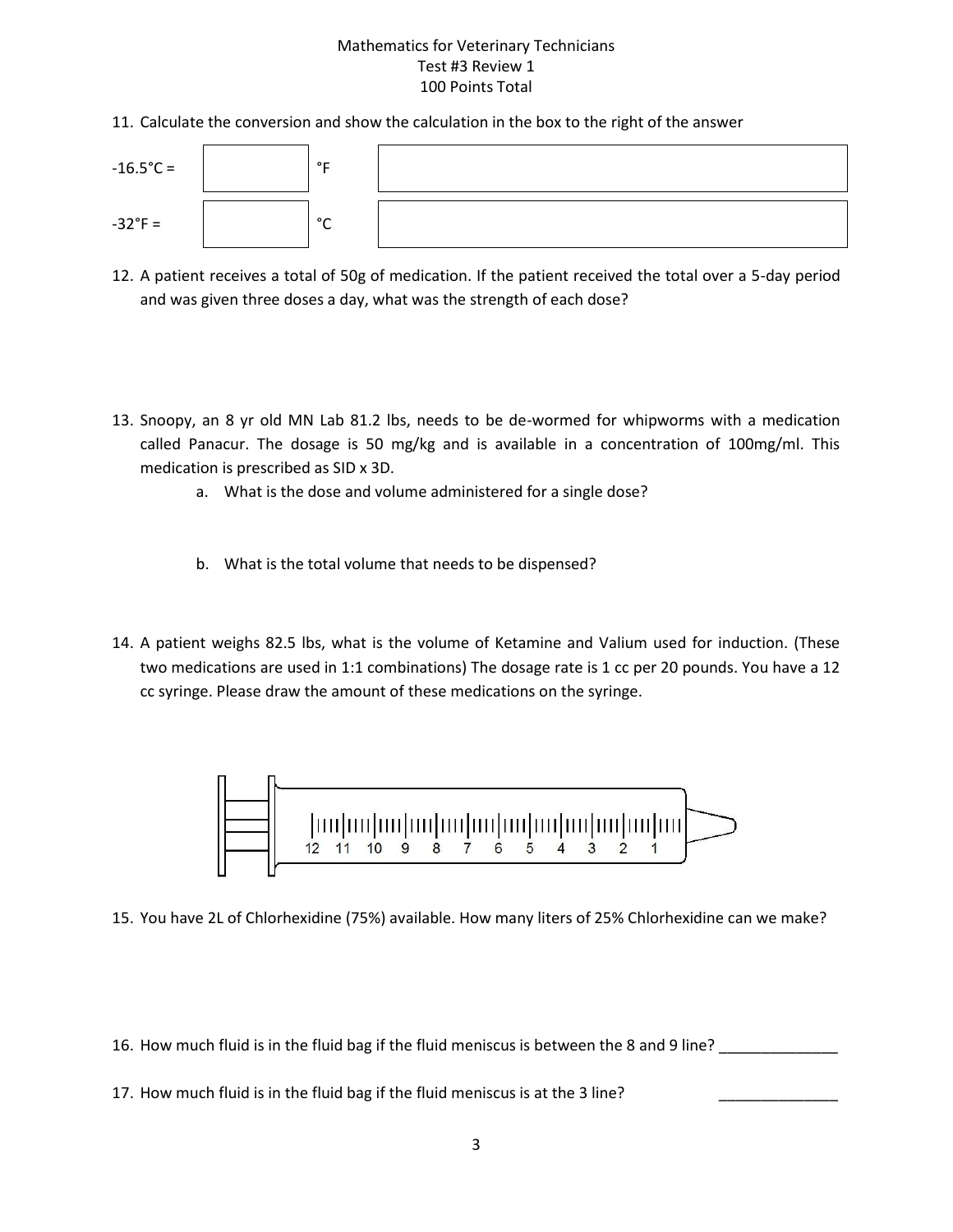18. You have a 2 L bottle of 50% dextrose. You need to prepare 250 ml of a 5% dextrose solution. How much of the concentrated solution will you use? How much water will you use?

19. Determine the infusion for a 650 lb horse that is 8% dehydrated.

Compute the replacement volume.

Compute the maintenance volume.

Compute the total volume.

Compute the milliliters per minute infusion rate.

Compute the drips per minute infusion rate.

Compute the anesthesia / surgery rate.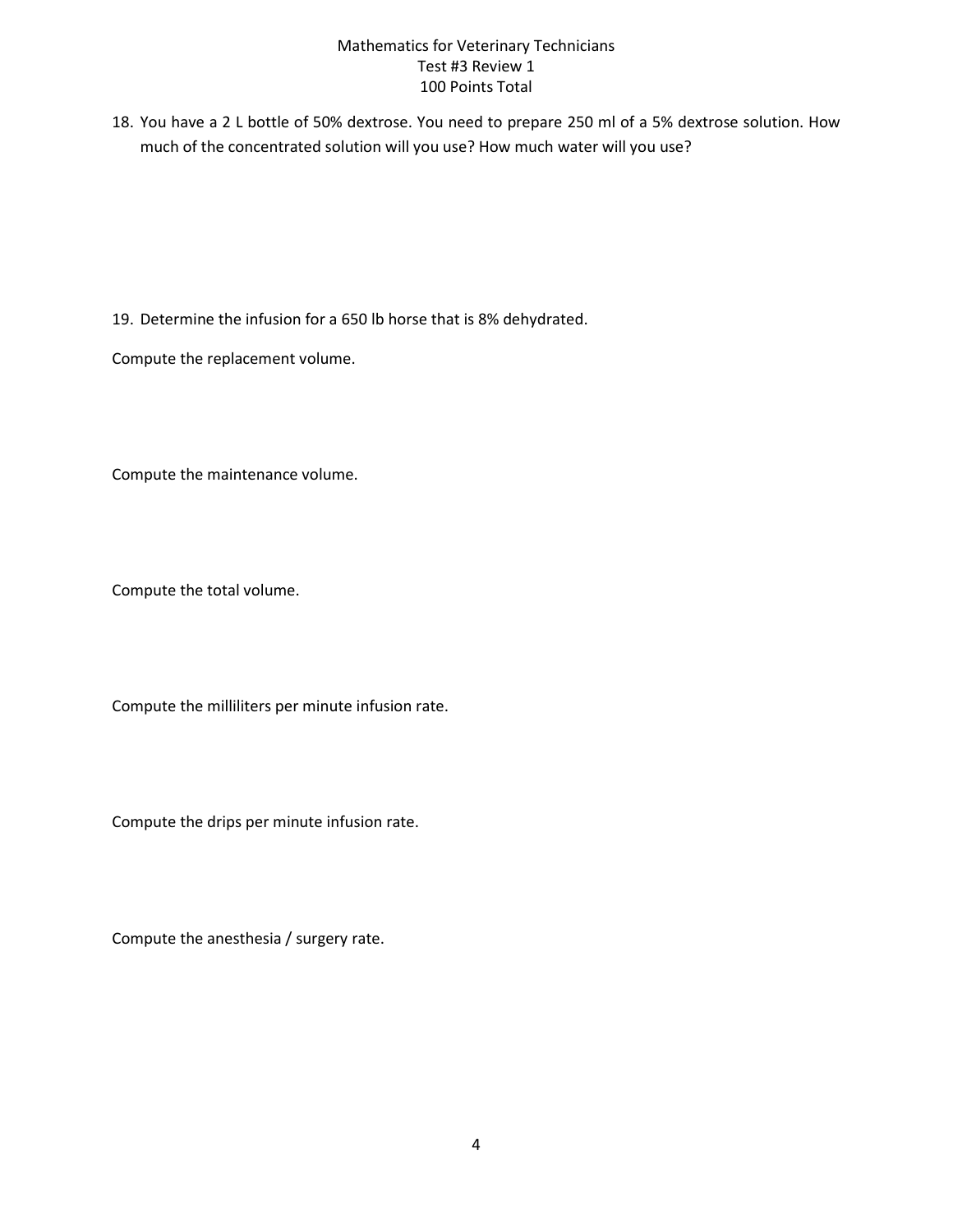- 20. What is the Atropine dose as a premedication in mg and ml? The dosage rate is 0.01 mg per pound and has a concentration of 0.54 mg per ml. Our patient weight is 32.6 lbs.
- 21. What is the Acepromazine dose as a premedication in mg and ml? The dosage rate is 0.1 mg per pound and a maximum of 3 mg. A concentration of Acepromazine is 10 mg per ml. Our patient weight is 32.6 lbs.
- 22. What is the total volume in the syringe after proper collection of both medications in problems 20 and 21? Indicate this volume on the syringe with a single arrow.



23. How much ketamine is needed for a cat weighing 5.75 pounds if the dosage is 15 mg per pound of body weight? The ketamine is dissolved in liquid at 100 mg per cc.

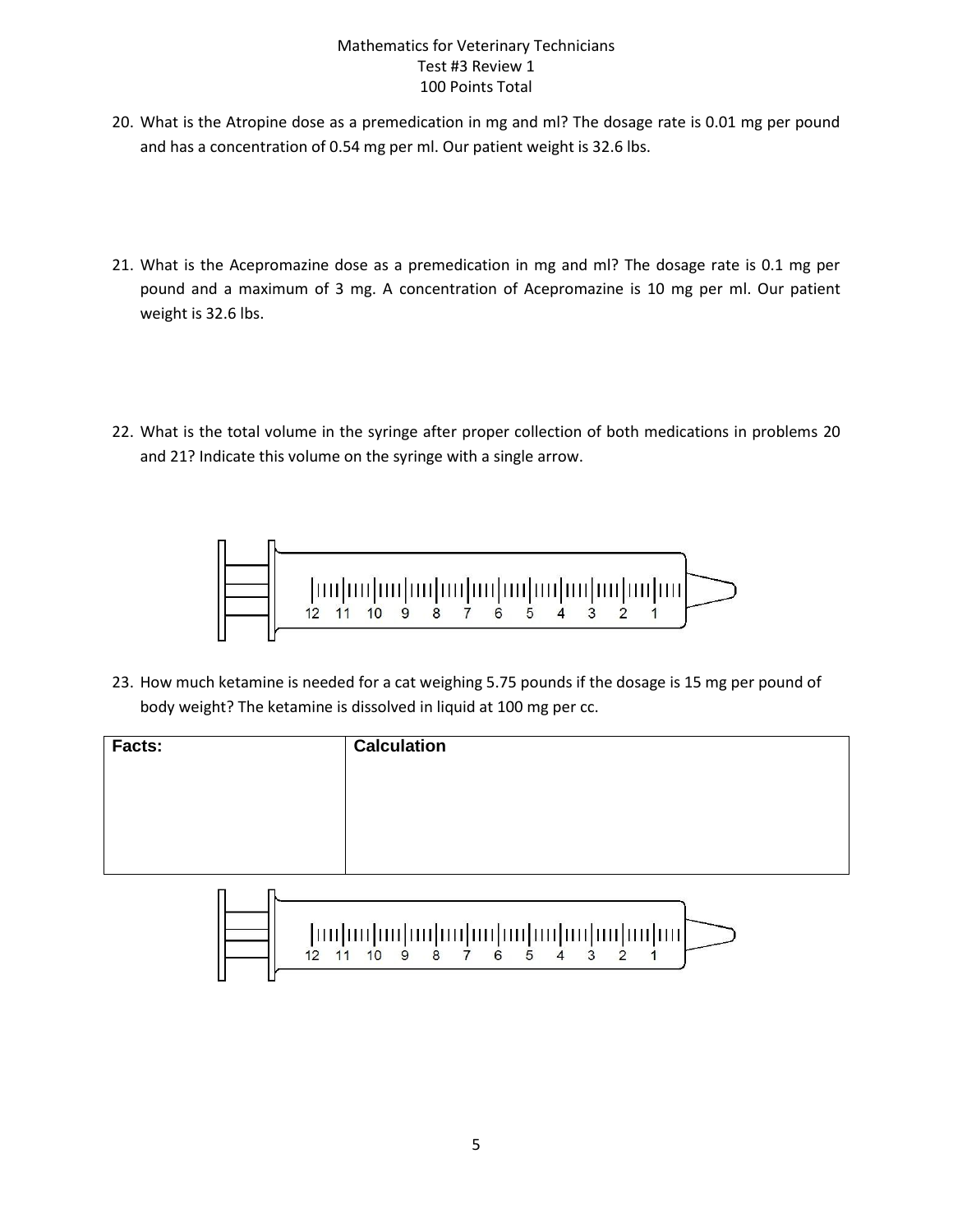- 24. Our surgical patient Roxy, a 8 yr DSH, weighs 15 pounds. We are going to induce with Acepromazine at 0.06 cc per 10 lbs, Ketamine at 0.8 cc per 10 pounds and Torbugesic at 0.13 cc per 10 pounds.
	- a. What is the volume and dosage of Ketamine for Roxy today? Ketamine is available at a concentration of 100mg/ml.
	- b. What is the volume and dosage of Torbugesic for Roxy today? Torbugesic is available at a concentration of 10mg/ml.
	- c. What is the volume and dosage of Acepromazine for Roxy today? Acepromazine is available at a concentration of 10mg/ml.
	- d. What is the total volume in the syringe after proper collection of both medications in problems 24 a, b and c? Indicate this volume on the syringe with a single arrow.



25. You have 25ml of Chlorhexidine (20%) available. How many ml of 5% Chlorhexidine can we make?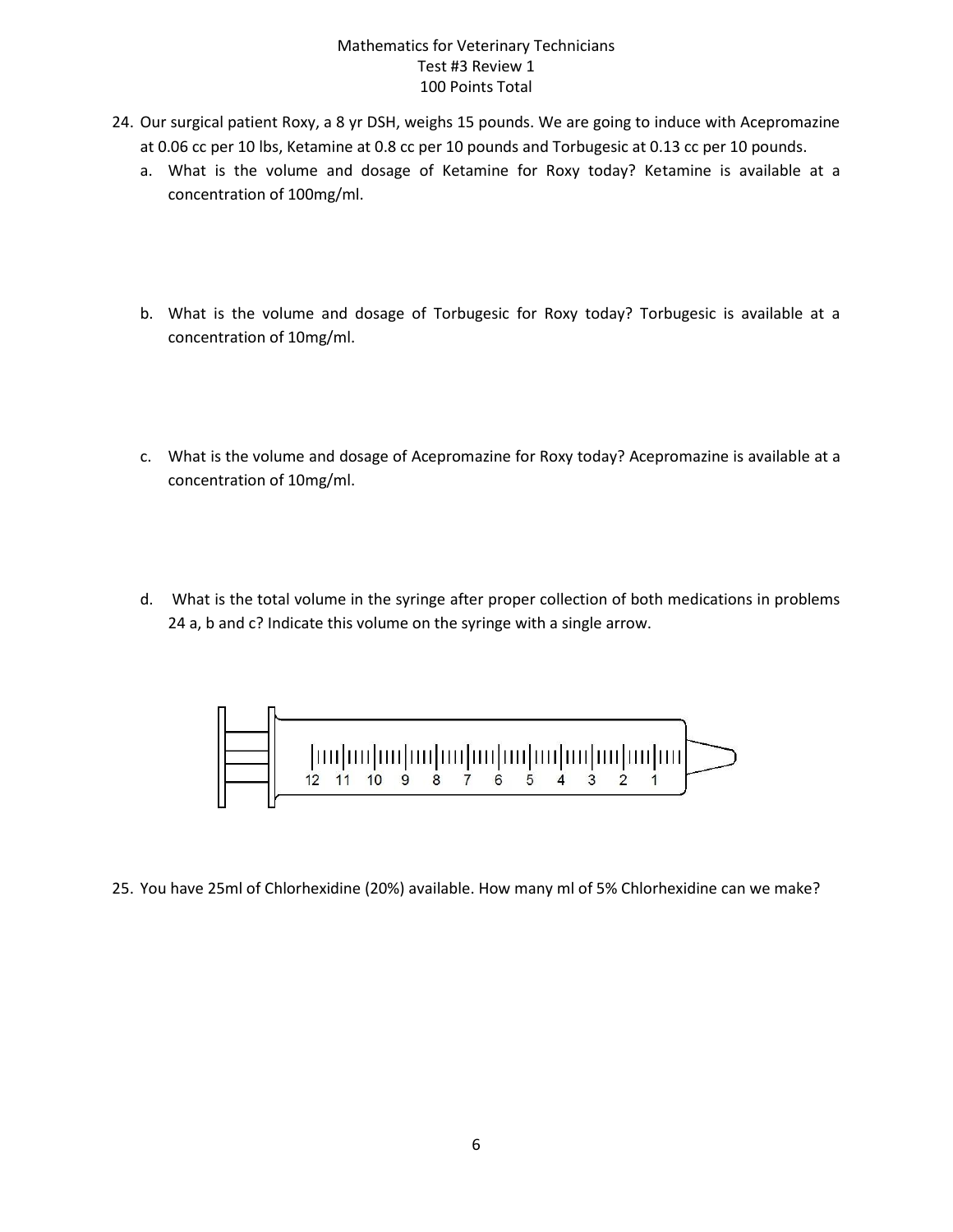26. Determine the infusion for an 8.2 lb cat that is 14% dehydrated.

Compute the replacement volume.

Compute the maintenance volume.

Compute the total volume.

Compute the milliliters per minute infusion rate.

Compute the drips per minute infusion rate.

Compute the anesthesia / surgery rate.

27. Sparky has ingested toxins orally this morning and we need to the toxicity with Activated Charcoal. The dose is 10ml/kg. We just weighed Sparky at 46.2 lbs. How much Activated Charcoal should Sparky receive? (This medication does not have a concentration available).